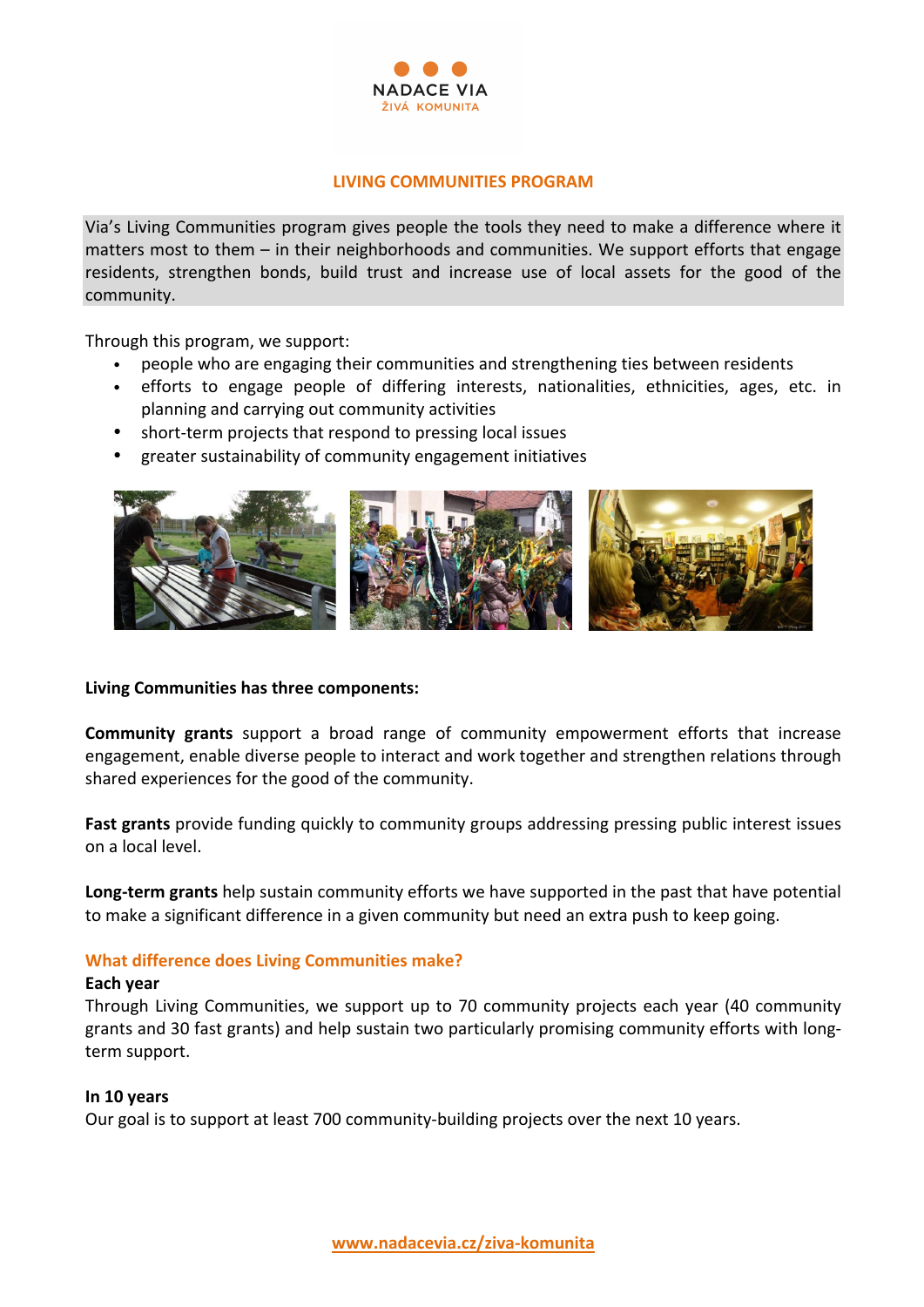

# **What do we support?**

We support a diverse array of community efforts, e.g.:

- community workshops, development of community centers and gardens
- improvement of neglected public spaces and community design/build projects
- restoration of monuments and traditions, mapping of local history and oral histories
- revitalization of streets and town squares, street festivals and neighborhood celebrations
- community discussion meetings, planning and visioning processes
- community revitalization of springs, trails and other landscape elements
- petitions, referendums and other efforts to protect local public interests

## **Whom do we support?**

- Groups leading community initiatives
- Volunteer-based non-profit organizations
- Both emerging initiatives and well-established groups seeking to innovate and develop their community work

## **How do we help?**

We provide combined support – funding, customized learning and networking – because we have found that combining various forms of assistance increases the impact and longevity of these initiatives. 



## We provide:

- community grants of up to CZK 100,000 (\$4,300)
- $\cdot$  fast grants of up to CZK 40,000 (\$1,750)
- two-year support to two selected projects of CZK 100,000 (\$4,300) per year
- workshops through our ViaAcademy on topics such as building a project team, community engagement, local fundraising
- 5 hours of consultations with a professional fundraiser, engagement specialist or other expert depending on the given initiative's needs
- support with online fundraising drives and matching of proceeds up to CZK 20,000 (\$875)
- ongoing support from a Via program manager

The estimated annual budget of the Living Communities program is CZK 6.7 million (\$300,000). The program runs year-round with a rolling application deadline until funds for a given year are depleted.